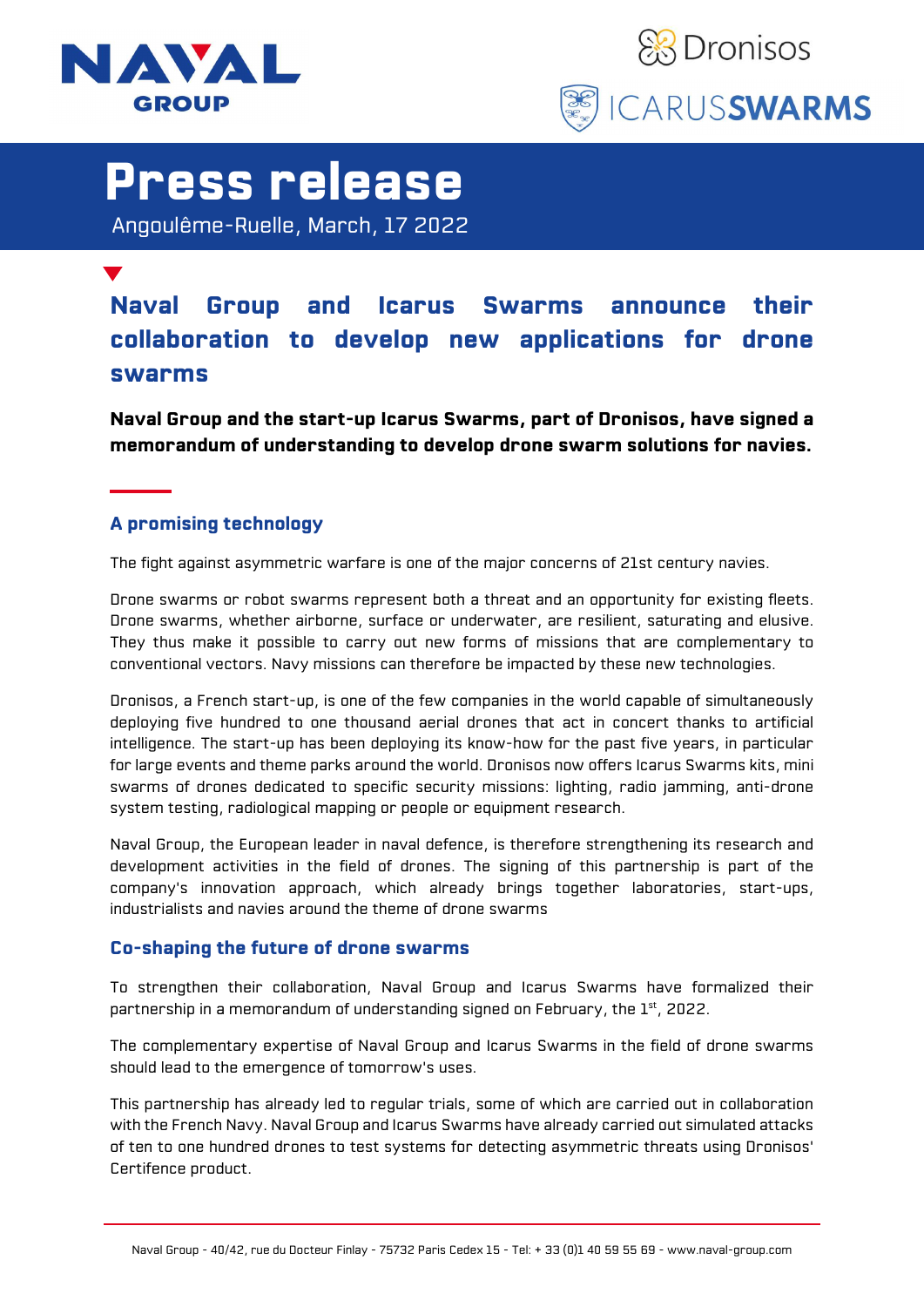

-



In a prospective approach similar to the one of the *Red Team<sup>1</sup>*, Naval Group imagines the use cases and new threats of tomorrow. These swarms of intelligent drones could, for example, be deployed underwater and in the air to protect the diving and surfacing of a submarine from detection.

#### A local dimension

These new applications will be developed and tested, in particular in New Aquitaine, at the Naval Group site in Angoulême-Ruelle as well as at the Dronisos offices in Bordeaux.

The Angoulême-Ruelle site specializes in the design, manufacture, testing and maintenance of a wide range of equipment for the surface and submarine vessels of its navy customers.

The Innov'Factory, Naval Group's 4700m2 building based in Ruelle sur Touvre, dedicated to innovation and development, will welcome the project team in the coming months to continue the exchanges and explore future joint developments.



<sup>1</sup> Placed under the authority of the Agence de l'Innovation de defense (AID) in cooperation with the French army Etat-major (EMA), France's defence procurement agency (DGA) and the Direction Générale des relations internationals et de la Sratégie (DGRIS), the Red Team offers a prospective vision in order to anticipate the technological, economic, societal and environmental risks likely to generate potential conflicts by 2030-2060